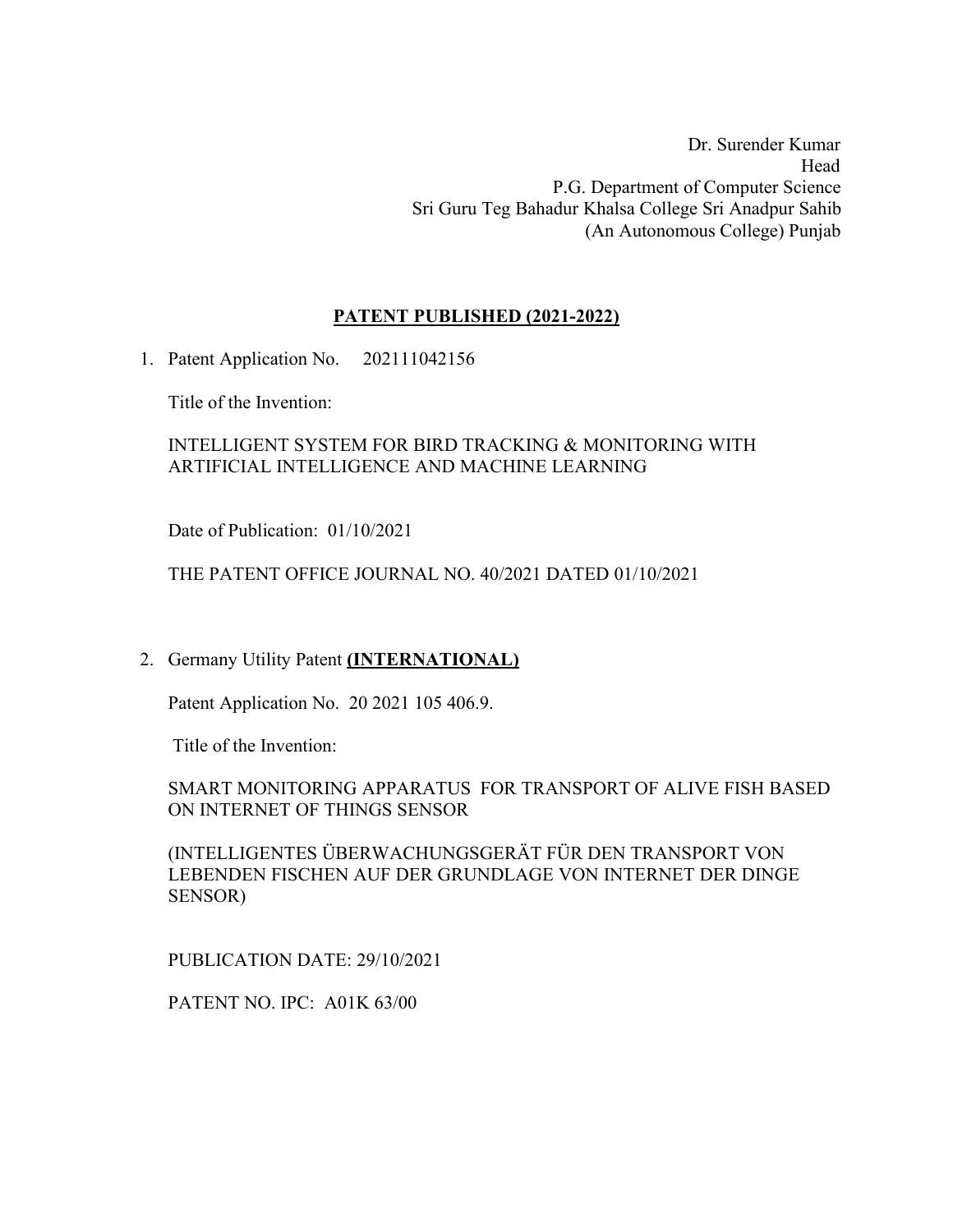3. Patent Application No. 202111048073

Title of the Invention:

## SYSTEM FOR CROP HEALTH ASSESSMENT AND MONITORING WITH INCORPORATING WEATHER FORECASTING DATA USING ARTIFICIAL INTELLIGENCE AND MACHINE LEARNING

Publication Date: 29/10/2021

The Patent Office Journal No. 44/2021 Dated 29/10/2021

4. Patent Application No. 202111050627

Title of the Invention:

## SYSTEM AND METHOD FOR GENERATING TRAFFIC HEAT MAP IN SMART CITY THROUGH CLOUD COMPUTING APPROACH

Publication Date: 26/11/2021

The Patent Office Journal No.48 /2021 Dated 26/11/2021

5. Patent Application No. is 202111051905

Title of the Invention:

#### SYSTEM FOR WEARABLE SWEAT SENSOR BASED DEVICE FOR MONITORING AND RECOMMENDING PERSONAL PHYSICAL FITNESS

Publication Date: 26/11/2021

The Patent Office Journal No. 48/2021 Dated 26/11/2021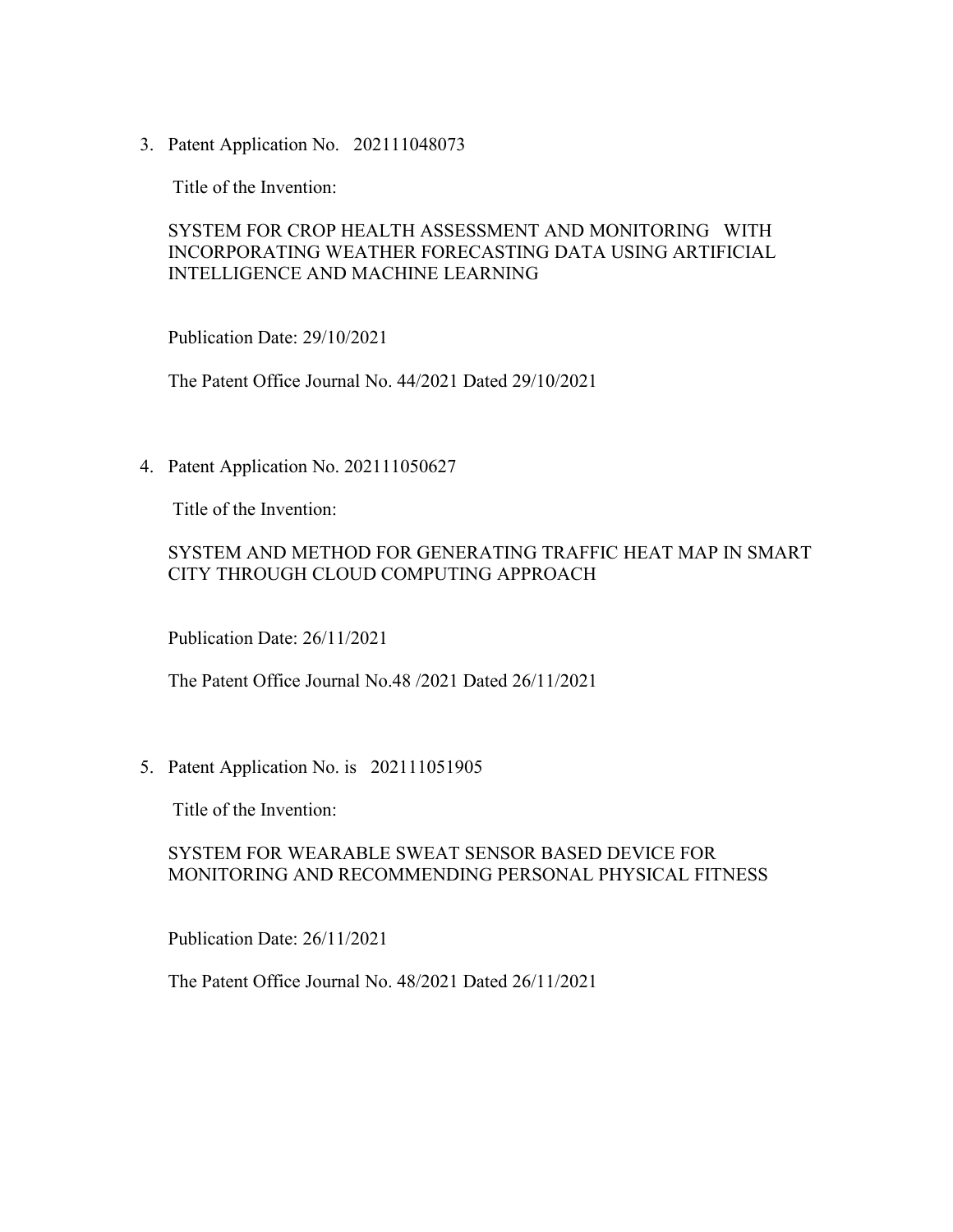6. Patent Application No. 202111053267

Title of the Invention:

## SMART SYSTEM FOR ASSIST FULLY PARALYZED PERSON USING ARTIFICIAL INTELLIGENCE AND MACHINE LEARNING MODEL

Publication Date: 26/11/2021

The Patent Office Journal No. 48/2021 Dated 26/11/2021

7. Patent Application No. 202111056883

Title of the Invention:

## SMOKE DETECTION AND MONITORING THROUGH ADVANCED SENSORS AND IOT IN CLOUD-BASED INTELLIGENT SYSTEM

Publication Date: 17/12/2021

The Patent Office Journal No. 51/2021 Dated 17/12/2021

8. Patent Application No. is 202211004112

Title of the Invention:

## WIRELESSLY CONTROLLED INTELLIGENT SYSTEM FOR DIGITAL DOOR LOCK APPLICATIONS USING IOT

Publication Date: 04/02/2022

The Patent Office Journal No. 05/2022 Dated 04/02/2022